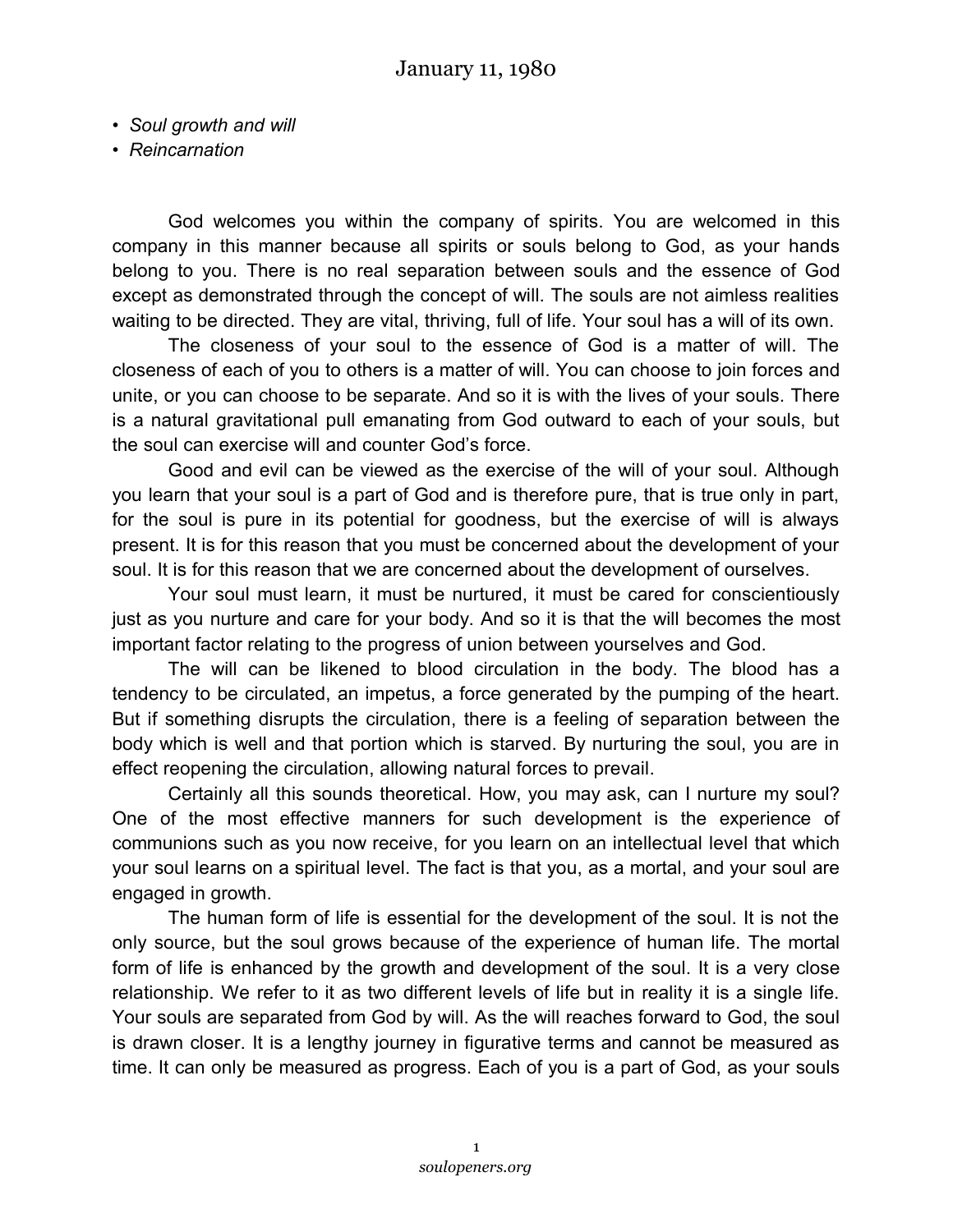are a part of God. They exist because God exists. In the realm of God, there is no time, only progress.

Because of your need to be organized with a sense of time, it is often described that your souls are old, that they always have been in existence as God has always been in existence. But the use of your concept of time in understanding the existence of spiritual life is impractical and frequently misleading. If you consider only that your souls are in a constant state of development, that they are in a process of evolution, of being drawn toward God, then you will see the matter more clearly. The reality of your soul's existence having no beginning, no end, carries with it the sense of time. As we have said before, we do not perceive existence as time, only as a continuum of events, of development, of motion. Therefore, we cannot say a soul has existed for a very long time or a short time, for that has no bearing on the nature of its existence. The concept of time was developed by mortals to measure mortal life. We can say all souls are evolving and this condition has always been. Even the use of the term "always" is interpreted by you as an indication of time, but it is not meant to be so. A perfectly drawn circle has no beginning, no end; it just is. That is the state of your soul.

Some souls require a training period involving more than one earthly life, but not all. We are not aware of how many lives, as you use the term, a soul has experienced. We are aware of its progress or its lack of progress. As we progress toward higher levels of awareness or spheres of existence, we are aware only of those who are in our company. If a soul chooses not to move toward God's light, we lose track of it, not because it is banished, but because we are moving. If you are in a car traveling along and you are aware of a stationary object at the roadside, that object eventually departs from your view. It still exists but you are no longer aware of it. You retain your awareness, however, of those vehicles which travel along beside you.

We know that some souls may need more than one life, for that is an important building block in their development. We cannot say how many times a soul is returned to earthly life because that enters the realm of time as you perceive it. We are aware only of the progress which souls make.

Our study, which we alluded to in your last message, is essential for our growth because there are many lessons to be learned which do not grow out of the experience of earthly life. It is our will, our choice, to continue our growth until at long last we are in the company of God. We do not see God either close up or at some distance, but we feel God's presence as a warmth, as a glow, a kind of light which is not visible but is felt. It is a light between spirits, as we experience the light of other souls. The more we study, the more we search for greater understanding, the more intense the glow, the warmth, the spiritual light.

As you come to understand the nature of spiritual life, remember the interdependence with earthly life, but do not try to apply laws governing your form of life to our existence, for real understanding will not be achieved. Occasionally we must